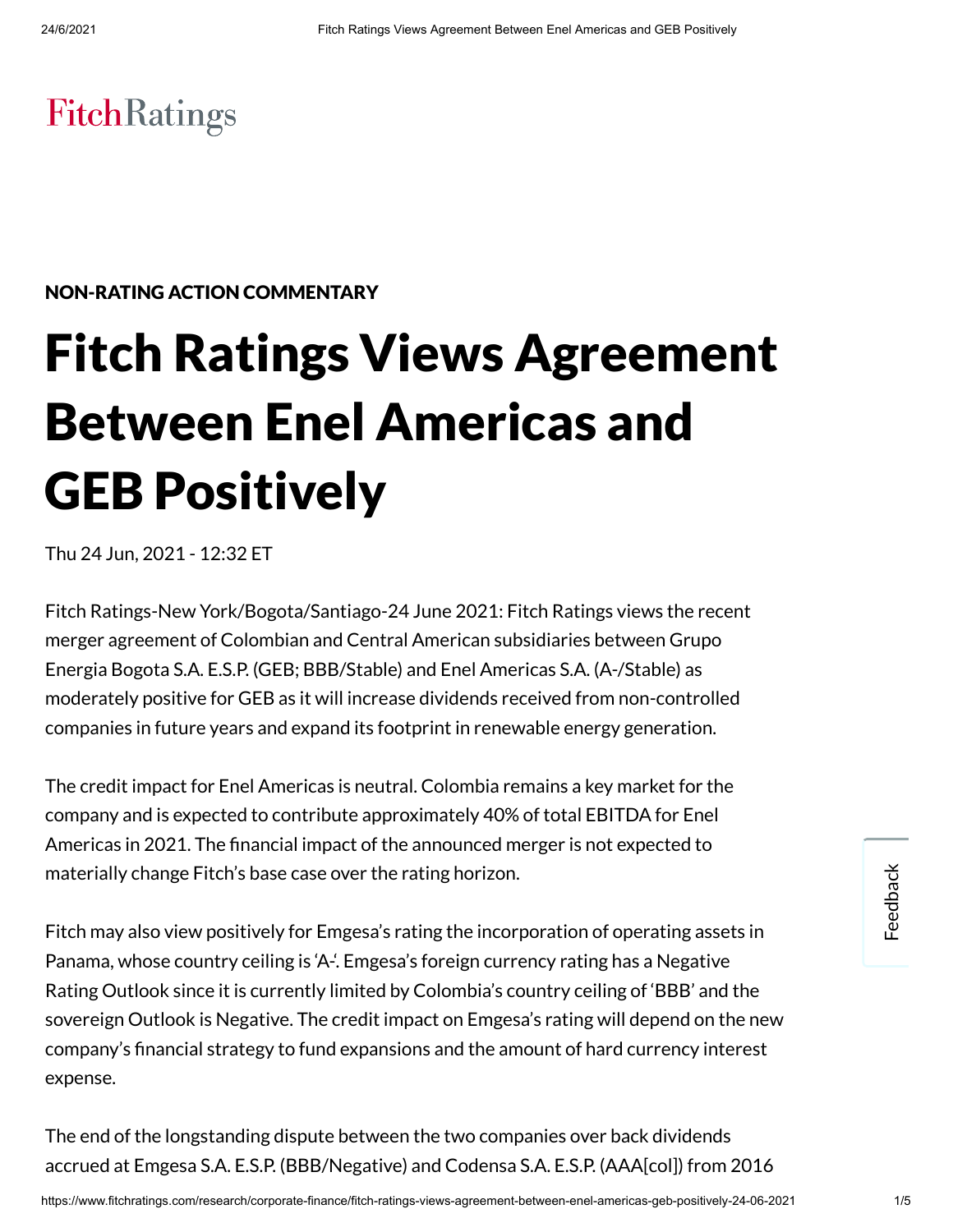to 2020 is also viewed positively.

GEB and Enel Americas plan to merge Emgesa, Codensa and Enel Green Power's renewable assets in Colombia and Central America into a single company, named ENEL Colombia. Enel Americas will own 57.345% of the new company, GEB will own 42.515% and minority shareholders will own the remaining shares. Under the current structure, Enel Americas owns 56.4% of the voting rights of Emgesa, 56.7% of Codensa's voting rights and GEB owns 43.6% of Emgesa and 42.8% of Codensa. However, GEB has an additional 7.9% of Emgesa and 8.5% of Codensa in preferred shares, which carry economic but not voting rights.

Under the current structure, Enel owns 100% of Enel Green Power Colombia and Enel Green Power in Panama, Guatemala and Costa Rica. Thus, in broad terms, GEB will exchange its roughly 8% preferred shares in Emgesa and Codensa for a proportional ownership in the Enel Green Power companies in Colombia and Central America.

The shareholder agreement for the newly-created Enel Colombia will specify clear rules for dividend distributions with an expected initial level of 90% given current leverage metrics. The previous shareholder agreement featured a commitment to pay out maximum dividends, subject to applicable laws, credit contracts and good business practices. The board of directors will consist of seven members: three from Enel Americas, two from GEB and two independents.

Enel Colombia is a major market participant in Colombia and now in Central America. Enel Colombia is estimated to have a total installed capacity of 4.2GW (3.6GW in Colombia and the remaining in Central America) with planned expansion in Central America, and Colombia expected to bring the total capacity to 5.5GW. The company distributes electricity to 3.6 million customers in Colombia.

Contact:

Lincoln Webber **Director** +1-646-582-3523 Fitch Ratings, Inc. 300 W 57th Street New York, NY 10019

Jose Luis Rivas **Director**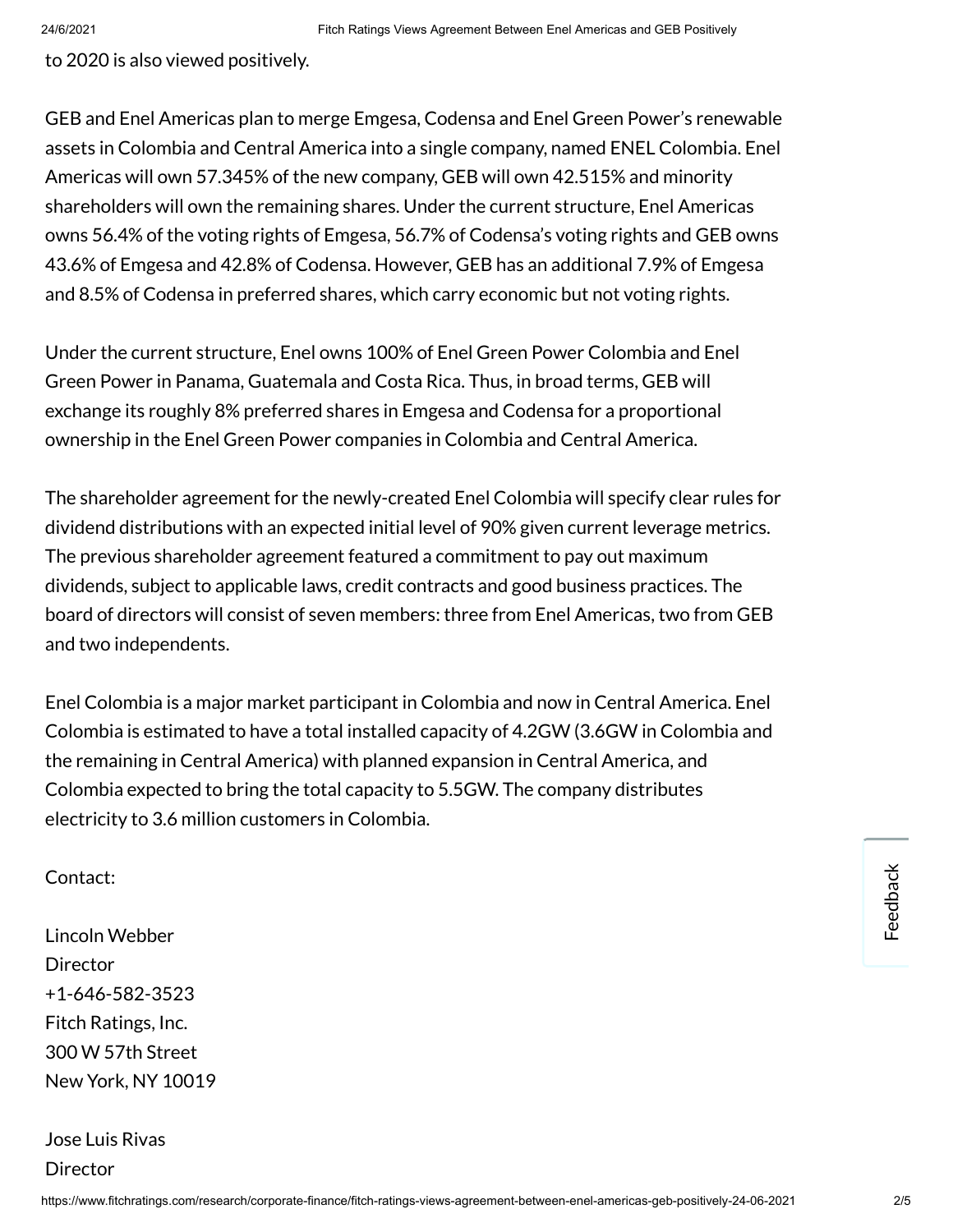+57 1 484-6770

Saverio Minervini Senior Director +1 212 908 0364

Jose Ramon Rio Associate Director +56 2 2499 3316

Media Relations: Jaqueline Carvalho, Rio de Janeiro, Tel: +55 21 4503 2623, Email: [jaqueline.carvalho@thefitchgroup.com](mailto:jaqueline.carvalho@thefitchgroup.com)

Additional information is available on [www.fitchratings.com](http://www.fitchratings.com/)

ALL FITCH CREDIT RATINGS ARE SUBJECT TO CERTAIN LIMITATIONS AND DISCLAIMERS. PLEASE READ THESE LIMITATIONS AND DISCLAIMERS BY FOLLOWING THIS LINK: [HTTPS://FITCHRATINGS.COM/UNDERSTANDINGCREDITRATINGS.](https://fitchratings.com/UNDERSTANDINGCREDITRATINGS) IN ADDITION, RATING DEFINITIONS AND THE TERMS OF USE OF SUCH RATINGS ARE AVAILABLE ON THE AGENCY'S PUBLIC WEB SITE AT [WWW.FITCHRATINGS.COM](http://www.fitchratings.com/). PUBLISHED RATINGS, CRITERIA, AND METHODOLOGIES ARE AVAILABLE FROM THIS SITE AT ALL TIMES. FITCH'S CODE OF CONDUCT, CONFIDENTIALITY, CONFLICTS OF INTEREST, AFFILIATE FIREWALL, COMPLIANCE, AND OTHER RELEVANT POLICIES AND PROCEDURES ARE ALSO AVAILABLE FROM THE CODE OF CONDUCT SECTION OF THIS SITE. FITCH MAY HAVE PROVIDED ANOTHER PERMISSIBLE SERVICE TO THE RATED ENTITY OR ITS RELATED THIRD PARTIES. DETAILS OF THIS SERVICE FOR WHICH THE LEAD ANALYST IS BASED IN AN ESMA- OR FCA-REGISTERED FITCH RATINGS COMPANY (OR BRANCH OF SUCH A COMPANY) CAN BE FOUND ON THE ENTITY SUMMARY PAGE FOR THIS ISSUER ON THE FITCH RATINGS WEBSITE.

Copyright © 2021 by Fitch Ratings, Inc., Fitch Ratings Ltd. and its subsidiaries. 33 Whitehall Street, NY, NY 10004. Telephone: 1-800-753-4824, (212) 908-0500. Fax: (212) 480-4435. Reproduction or retransmission in whole or in part is prohibited except by permission. All rights reserved. In issuing and maintaining its ratings and in making other reports (including forecast information), Fitch relies on factual information it receives from issuers and underwriters and from other sources Fitch believes to be credible. Fitch conducts a reasonable investigation of the factual information relied upon by it in accordance with its ratings methodology, and obtains reasonable verification of that information from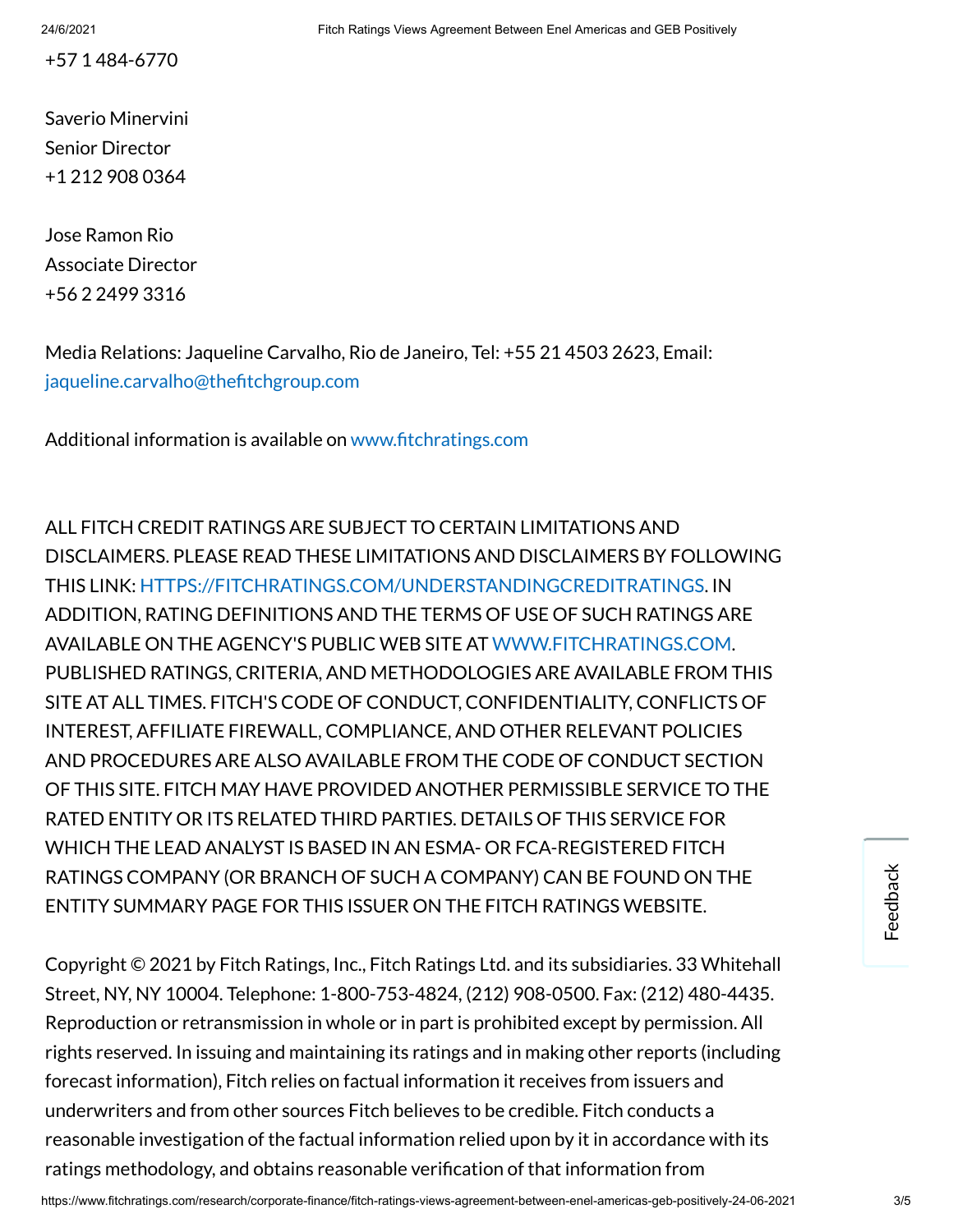independent sources, to the extent such sources are available for a given security or in a given jurisdiction. The manner of Fitch's factual investigation and the scope of the thirdparty verification it obtains will vary depending on the nature of the rated security and its issuer, the requirements and practices in the jurisdiction in which the rated security is offered and sold and/or the issuer is located, the availability and nature of relevant public information, access to the management of the issuer and its advisers, the availability of preexisting third-party verifications such as audit reports, agreed-upon procedures letters, appraisals, actuarial reports, engineering reports, legal opinions and other reports provided by third parties, the availability of independent and competent third- party verification sources with respect to the particular security or in the particular jurisdiction of the issuer, and a variety of other factors. Users of Fitch's ratings and reports should understand that neither an enhanced factual investigation nor any third-party verification can ensure that all of the information Fitch relies on in connection with a rating or a report will be accurate and complete. Ultimately, the issuer and its advisers are responsible for the accuracy of the information they provide to Fitch and to the market in offering documents and other reports. In issuing its ratings and its reports, Fitch must rely on the work of experts, including independent auditors with respect to financial statements and attorneys with respect to legal and tax matters. Further, ratings and forecasts of financial and other information are inherently forward-looking and embody assumptions and predictions about future events that by their nature cannot be verified as facts. As a result, despite any verification of current facts, ratings and forecasts can be affected by future events or conditions that were not anticipated at the time a rating or forecast was issued or affirmed.The information in this report is provided \'as is\' without any representation or warranty of any kind, and Fitch does not represent or warrant that the report or any of its contents will meet any of the requirements of a recipient of the report. A Fitch rating is an opinion as to the creditworthiness of a security. This opinion and reports made by Fitch are based on established criteria and methodologies that Fitch is continuously evaluating and updating. Therefore, ratings and reports are the collective work product of Fitch and no individual, or group of individuals, is solely responsible for a rating or a report. The rating does not address the risk of loss due to risks other than credit risk, unless such risk is specifically mentioned. Fitch is not engaged in the offer or sale of any security. All Fitch reports have shared authorship. Individuals identified in a Fitch report were involved in, but are not solely responsible for, the opinions stated therein. The individuals are named for contact purposes only. A report providing a Fitch rating is neither a prospectus nor a substitute for the information assembled, verified and presented to investors by the issuer and its agents in connection with the sale of the securities. Ratings may be changed or withdrawn at any time for any reason in the sole discretion of Fitch. Fitch does not provide investment advice of any sort. Ratings are not a recommendation to buy, sell, or hold any security. Ratings do not comment on the adequacy of market price, the suitability of any